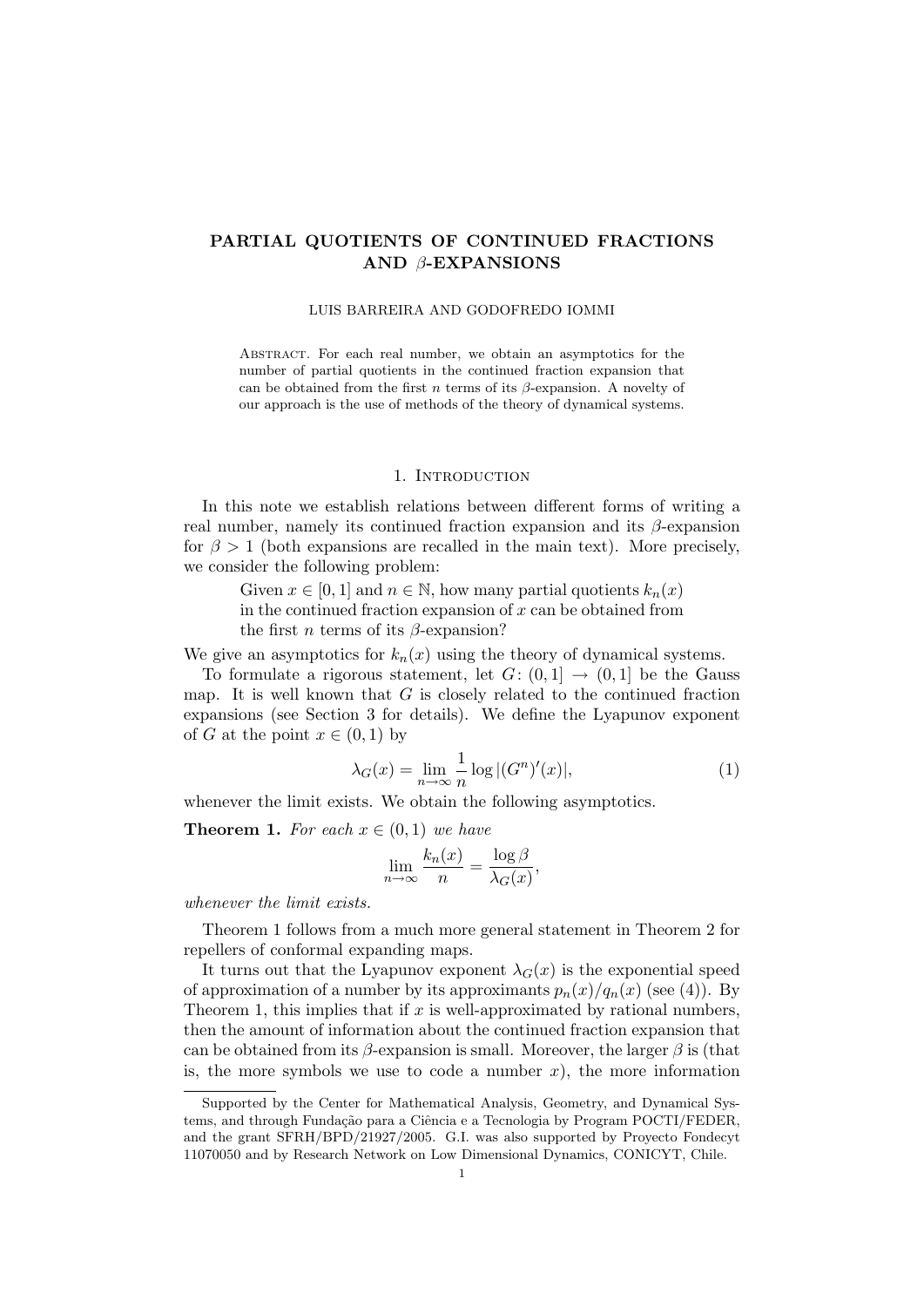about the continued fraction expansion we obtain. In the particular case when  $\beta = 10$ , the statement in Theorem 1 was obtained by Faivre [2] for a particular class of numbers, and by Wu [13] in full generality. We emphasize that their methods are different from ours. In particular, they never use methods of the theory of dynamical systems.

An immediate corollary of Theorem 1 (see Section 3 for details) is that

$$
\lim_{n \to \infty} \frac{k_n(x)}{n} = \frac{6 \log 2 \log \beta}{\pi^2} \tag{2}
$$

for Lebesgue-almost everywhere  $x \in (0, 1)$ . This statement was established by Lochs [5] in the particular case when  $\beta = 10$ . Of course, the almost everywhere existence of the limit in (2) does not mean that it always exists, or that the value in the right-hand side is the only one attained by the limit in the left-hand side. As an application of the theory of multifractal analysis, for each  $\alpha$  we compute the Hausdorff dimension of the sets of points  $x \in (0,1)$  for which

$$
\lim_{n \to \infty} \frac{k_n(x)}{n} = \frac{\log \beta}{\alpha}.
$$

Moreover, the irregular set K of points  $x \in (0,1)$  for which the limit does not exist has Hausdorff dimension equal to 1. In [13], Wu obtained lower estimates for the Hausdorff dimension of K.

The structure of the paper is as follows. In Section 2 we prove a general version of Theorem 1 for conformal expanding maps on smooth manifolds using the Markov structure of the maps. As a corollary we obtain the statement in Theorem 1 for any integer  $\beta > 1$ . In Section 3 we recall several properties of continued fractions and  $\beta$ -expansions, and we prove Theorem 1 for an arbitrary  $\beta > 1$ . We emphasize that the main difficulty is that  $\beta$ -transformations need not be Markov. Finally, in Section 4 we apply the theory of multifractal analysis to obtain the results on the Hausdorff dimension of certain special subsets.

# 2. The Markov case

2.1. Basic notions. In this section we prove our main theorem for Markov maps. Let M be a smooth manifold, and let  $f, g \colon M \to M$  be  $C^{1+\alpha}$  maps. We consider a compact set  $J \subset M$  such that

$$
f(J) = g(J) = J.
$$

We assume that f and g are conformal expanding maps, that  $J$  is a repeller for both maps, and that  $f$  and  $g$  are topologically mixing. This means that:

(1) there exist constants  $c > 0$  and  $\beta > 1$  such that

$$
||d_x f^n v|| \ge c\beta^n ||v|| \text{ and } ||d_x g^n v|| \ge c\beta^n ||v||
$$

for every  $n \in \mathbb{N}$ ,  $x \in J$ , and  $v \in T_xM$ ;

- (2)  $d_x f$  and  $d_x g$  are multiples of isometries for every  $x \in J$ ;
- (3) given open sets  $U$  and  $V$  with nonempty intersection with  $J$  there exists  $n \in \mathbb{N}$  such that for every  $m>n$ ,

$$
f^m(U) \cap V \cap J \neq \emptyset \quad \text{and} \quad g^m(U) \cap V \cap J \neq \emptyset.
$$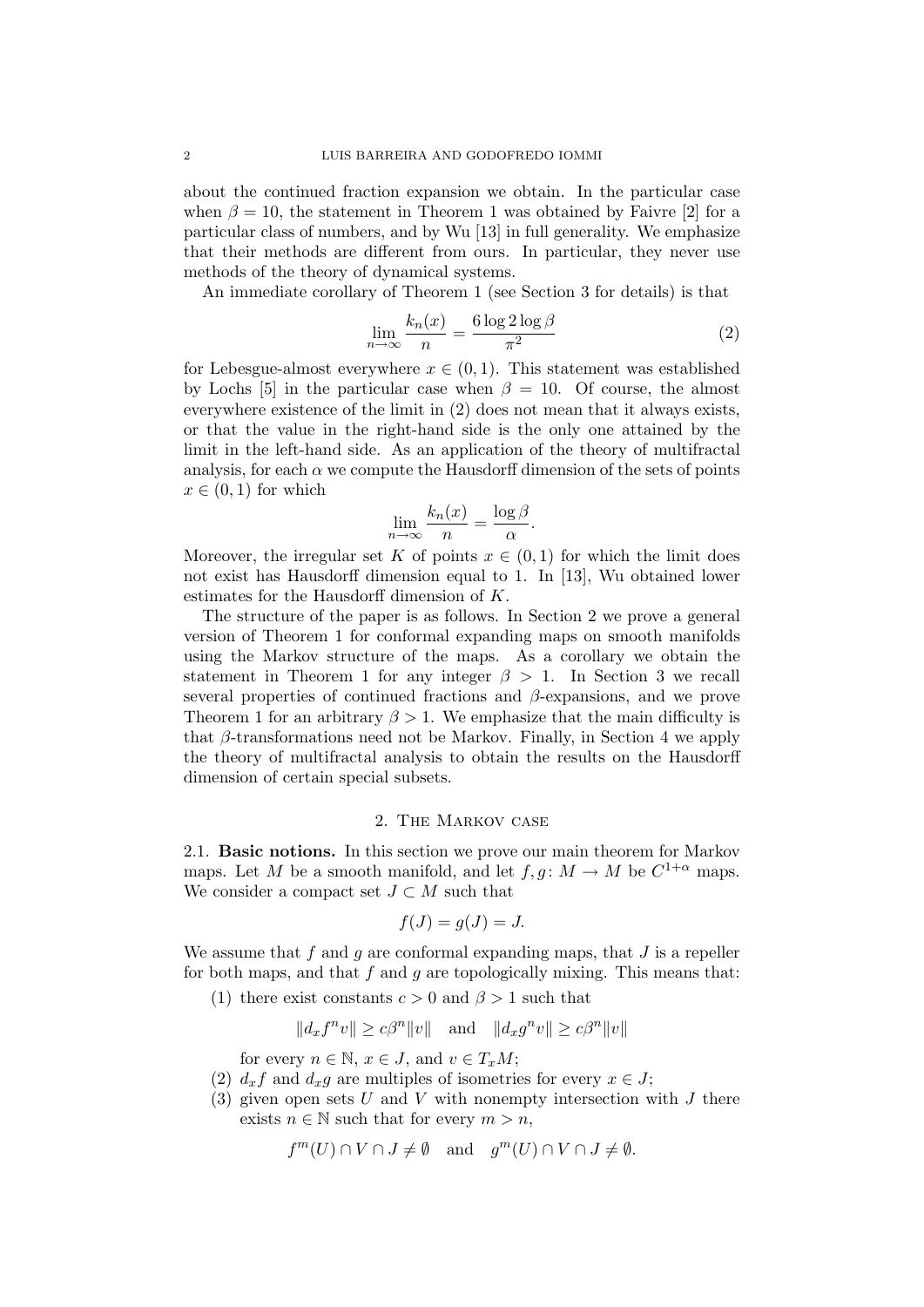We recall that a finite cover of J by nonempty closed sets  $C_1, \ldots, C_p$  is a Markov partition of  $J$  with respect to  $f$  if:

- (1)  $\overline{\text{int } C_i} = C_i$  for each *i*;
- (2) int  $C_i \cap \text{int } C_j = \emptyset$  whenever  $i \neq j$ ;
- (3)  $f(C_i) \supset C_j$  whenever  $f(int C_i) \cap int C_j \neq \emptyset$ .

It is well known that expanding maps have Markov partitions of diameter as small as desired. Let

$$
\mathcal{A} = \{C_1, \dots C_p\} \quad \text{and} \quad \mathcal{B} = \{D_1, \dots D_q\}
$$

be Markov partitions respectively with respect to  $f$  and  $g$  (we note that in general  $p \neq q$ . We denote by  $C_m(x)$  and  $D_m(x)$  respectively the elements of

$$
\bigvee_{k=0}^{m-1} f^{-k} \mathcal{A} \quad \text{and} \quad \bigvee_{k=0}^{m-1} g^{-k} \mathcal{B}
$$

that contain x. We call them *cylinder sets* of level  $m$ . Except for countably many points, the sets  $C_m(x)$  and  $D_m(x)$  are well-defined for each  $x \in J$ .

2.2. **Main result.** For each  $x \in J$  and  $n \in \mathbb{N}$  we set

$$
k_n(x) := \max\{m \in \mathbb{N} : D_n(x) \subset C_m(x)\}.
$$

We can describe  $k_n(x)$  as the number of symbols in the symbolic representation of x with respect to f that can be obtained from the first n symbols of the the symbolic representation of  $x$  with respect to  $g$ . Moreover, for each  $x \in J$  we set

$$
k(x) = \lim_{n \to \infty} \frac{k_n(x)}{n},
$$

whenever the limit exists.

The following is our main result. For each  $x \in J$  we consider the *Lyapunov* exponent of x with respect to f given by

$$
\lambda_f(x) = \lim_{n \to \infty} \frac{1}{n} \log \|d_x f^n\|,
$$

whenever the limit exists.

**Theorem 2.** For each  $x \in J$  we have

$$
k(x) = \frac{\lambda_g(x)}{\lambda_f(x)},
$$

whenever there exist simultaneously the limits  $k(x)$ ,  $\lambda_f(x)$ , and  $\lambda_g(x)$ .

*Proof.* Since the map f is conformal, if  $c(x) = ||d_x f||$ , then  $d_x f = c(x)$  Isom<sub>x</sub> for each  $x \in J$ , where  $\text{Isom}_x$  is an isometry. Moreover, since f is a conformal expanding map of class  $C^{1+\alpha}$ , the following holds (see [8, p. 199] for details).

**Lemma 3.** For each  $x \in J$  and  $m \in \mathbb{N}$ , there exist positive numbers  $\underline{r}_m(x)$ and  $\overline{r}_m(x)$  such that:

(1) the set  $C_m(x)$  contains a ball of radius  $r_m(x)$  and is contained in a ball of radius  $\overline{r}_m(x)$ ;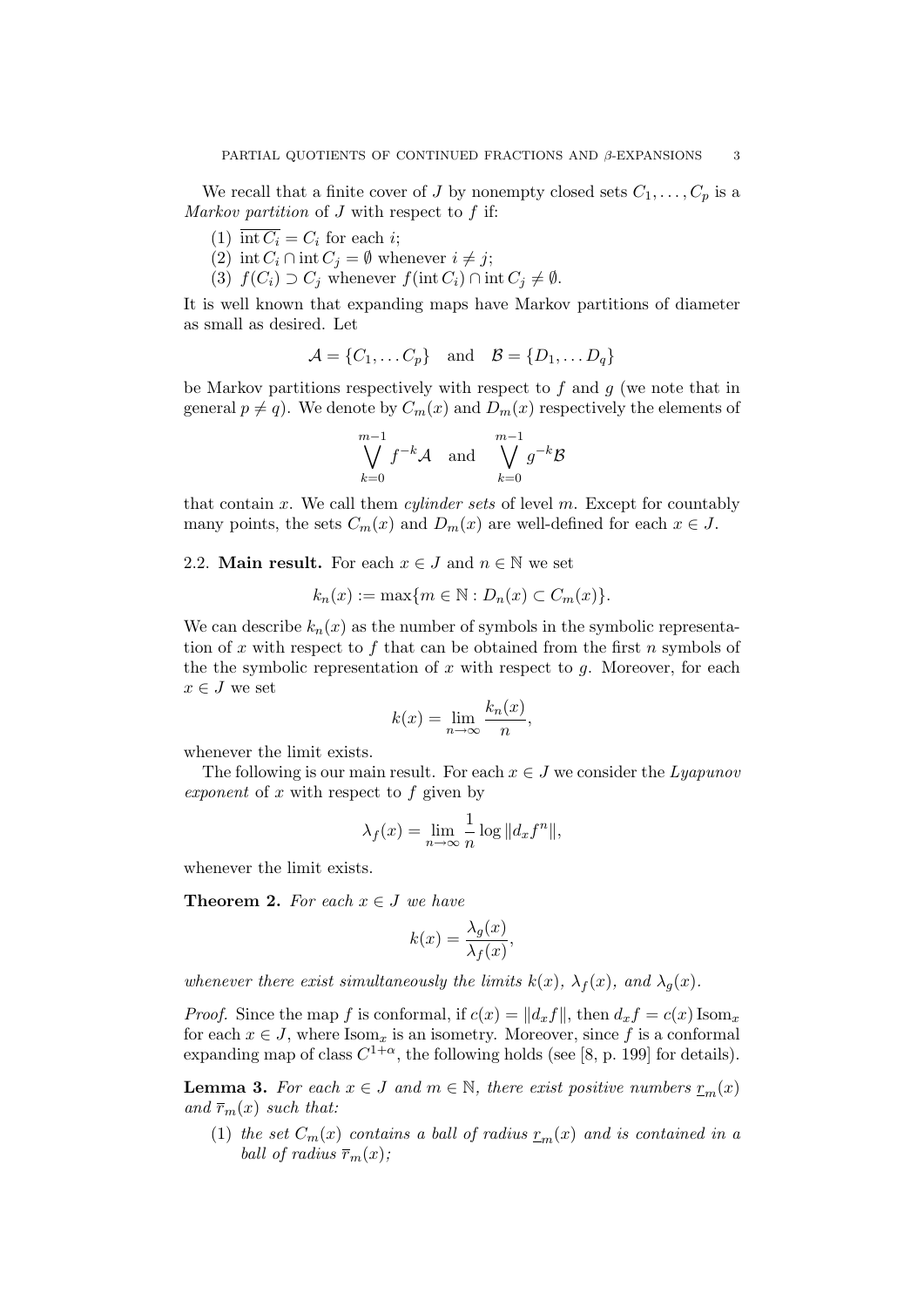(2) there exist positive constants  $K_1$  and  $K_2$  (independent of x and m) such that for every  $y \in C_{i_0...i_m}$  we have

$$
K_1 \prod_{j=0}^m |c(f^j(y))|^{-1} \leq r_m(x) \leq \overline{r}_m(x) \leq K_2 \prod_{j=0}^m |c(f^j(y))|^{-1}.
$$

Set

$$
\ell_n(x) = \max\bigg\{m \in \mathbb{N} : \prod_{j=0}^n |b(g^j(x))|^{-1} \le \prod_{j=0}^m |c(f^j(x))|^{-1}\bigg\},\
$$

where  $b(x) = ||d_xg||$ . By Lemma 3, there exists  $K > 0$  such that

$$
|\ell_n(x) - k_n(x)| < K \tag{3}
$$

for every  $x \in J$  and  $n \in \mathbb{N}$ .

**Lemma 4.** For each  $x \in J$  we have

$$
\frac{\lambda_g(x)}{\lambda_f(x)} \ge k(x),
$$

whenever there exist simultaneously the limits  $k(x)$ ,  $\lambda_f(x)$ , and  $\lambda_g(x)$ . Proof. We note that

$$
\prod_{j=0}^{n} |b(g^{j}(x))|^{-1} \leq \prod_{j=0}^{\ell_n(x)} |c(f^{j}(x))|^{-1}.
$$

Applying logarithms and dividing by  $n$  we obtain

$$
\frac{1}{n}\log \prod_{j=0}^n |b(g^j(x))|^{-1} \le \frac{\ell_n(x)}{n} \bigg(\frac{1}{\ell_n(x)}\log \prod_{j=0}^{\ell_n(x)} |c(f^j(x))|^{-1}\bigg).
$$

Letting  $n \to \infty$  and using (3) we obtain the desired statement.  $\Box$ 

**Lemma 5.** For each  $x \in J$  we have

$$
k(x) \ge \frac{\lambda_g(x)}{\lambda_f(x)},
$$

whenever there exist simultaneously the limits  $k(x)$ ,  $\lambda_f(x)$ , and  $\lambda_g(x)$ . Proof. We note that

$$
\prod_{j=0}^{\ell_n(x)-1} |c(f^j(x))|^{-1} \le \prod_{j=0}^n |b(g^j(x))|^{-1}.
$$

Applying logarithms and dividing by  $n$  we obtain

$$
\frac{\ell_n(x) - 1}{n(\ell_n(x) - 1)} \log \prod_{j=0}^{\ell_n(x) - 1} |c(f^j(x))|^{-1} \le \frac{1}{n} \log \prod_{j=0}^n |b(g^j(x))|^{-1}.
$$

Letting  $n \to \infty$  and using (3) we obtain the desired statement.  $\Box$ 

Theorem 2 follows readily from Lemmas 4 and 5.  $\Box$ 

It follows immediately from Theorem 2 that the statement in Theorem 1 holds for any integer  $\beta > 1$ . This corresponds to consider base-m representations (see Section 3.2).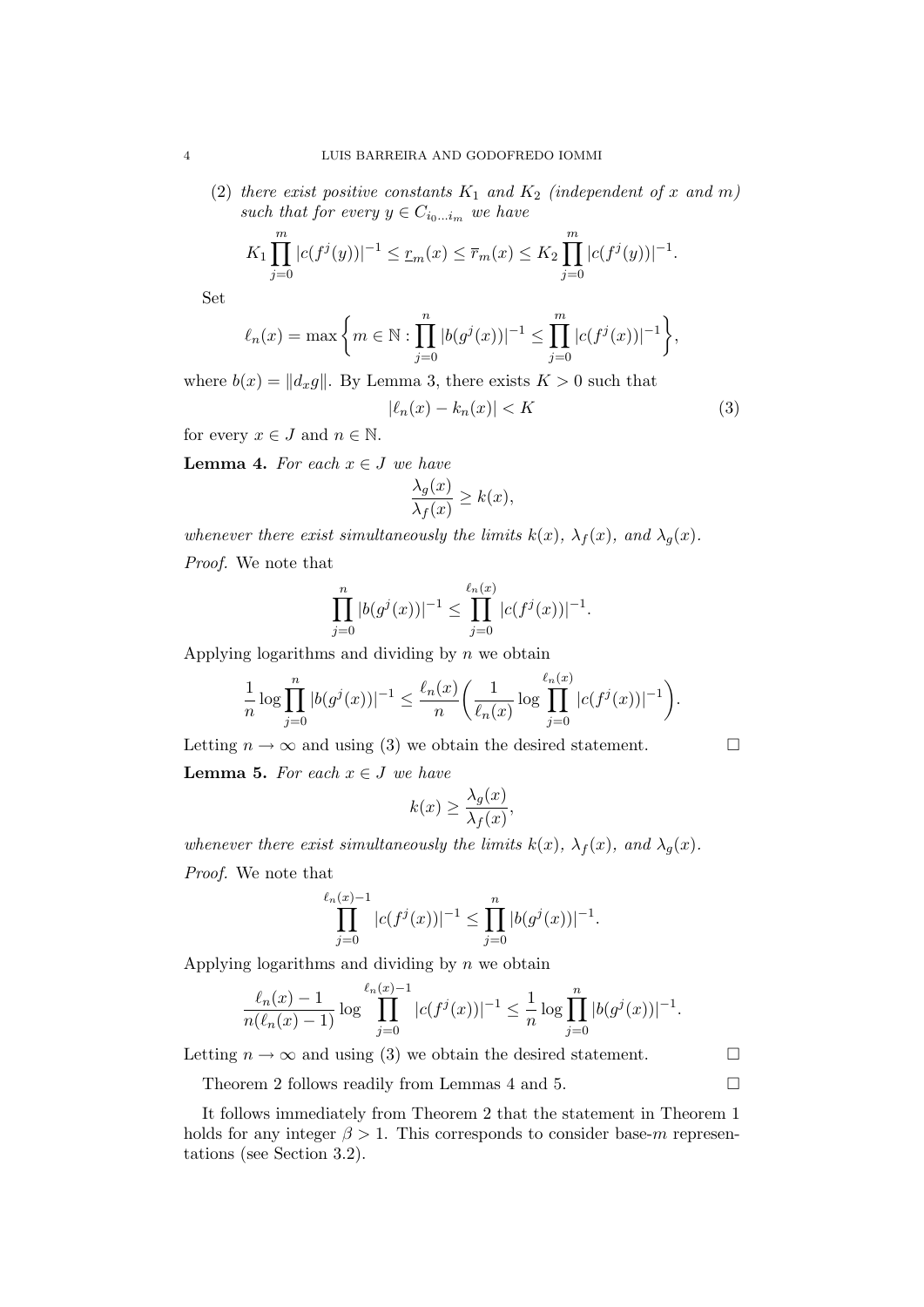#### 3. CONTINUED FRACTIONS AND  $\beta$ -EXPANSIONS

This section is devoted to prove Theorem 1 for continued fractions and  $\beta$ -expansions. We emphasize that Theorem 2 cannot be applied directly to this setting since in general the  $\beta$ -transformations are not Markov maps (and thus Markov partitions may not exist).

3.1. Continued fractions. Every irrational number  $x \in (0,1)$  has a continued fraction of the form

$$
x = \frac{1}{a_1 + \frac{1}{a_2 + \frac{1}{a_3 + \dots}}} = [a_1 a_2 a_3 \cdots],
$$

where  $a_i \in \mathbb{N}$  for each i. We also consider the *n*th approximant  $p_n(x)/q_n(x)$ of  $x$  given by

$$
\frac{p_n(x)}{q_n(x)} = \frac{1}{a_1 + \frac{1}{a_2 + \frac{1}{\cdots + \frac{1}{a_n}}}}
$$

For a detailed account of continued fractions see [3].

Now we consider the Gauss map  $G: (0, 1] \rightarrow (0, 1]$ , defined by

$$
G(x) = \frac{1}{x} - \left[\frac{1}{x}\right],
$$

where  $[a]$  denotes the integer part of a. There is a close relation between the continued fraction expansion and the dynamics of the Gauss map. Indeed, for each  $x \in (0,1)$  with  $x = [a_1a_2a_3\cdots]$  we have  $a_n = [1/G^{n-1}(x)]$  for each  $n$ . In particular, the Gauss map acts as a shift map on the continued fraction expansion, that is,

$$
G^n(x) = [a_{n+1}(x)a_{n+2}(x)\cdots].
$$

This causes that the study of the dynamics of the Gauss map can be used in particular to understand the distribution of digits in the continued fraction expansion. It is easy to check that the Lyapunov exponent  $\lambda_G(x)$  in (1) is given by

$$
\lambda_G(x) = -\lim_{n \to \infty} \frac{1}{n} \log \left| x - \frac{p_n(x)}{q_n(x)} \right|.
$$
 (4)

This shows that the Lyapunov exponent gives the exponential speed of approximation of a number by its approximants. For each  $x \in (0, 1)$ , the Lévy constant of  $x$  is defined by

$$
L(x) := \lim_{n \to \infty} \frac{\log q_n(x)}{n},
$$

whenever the limit exists. We have (see for example [3])

$$
\frac{1}{2q_{n+1}^2} \le \left| x - \frac{p_n(x)}{q_n(x)} \right| \le \frac{1}{q_n^2},
$$

and hence  $\lambda_G(x)=2L(x)$ .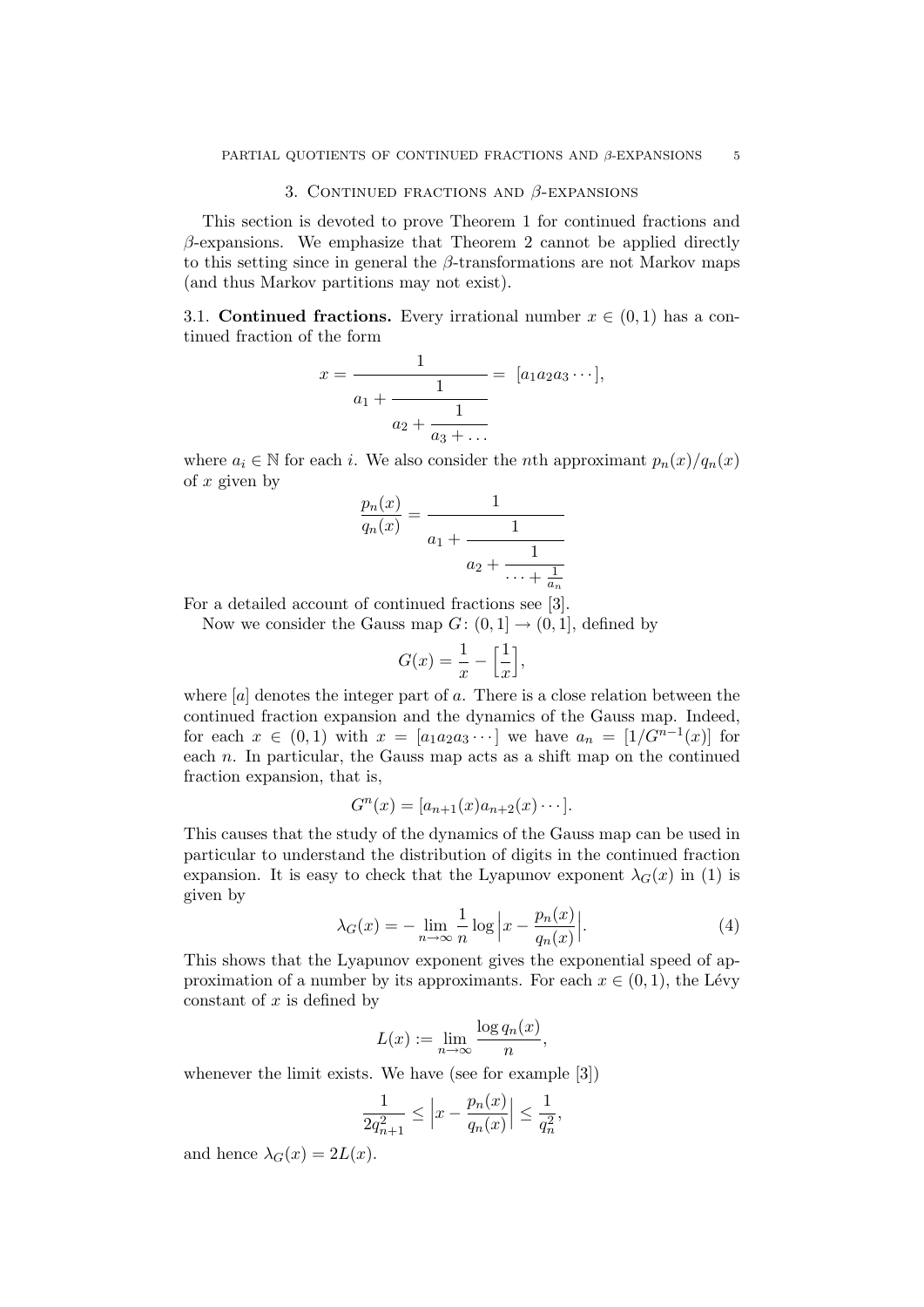Moreover, the Gauss measure defined by

$$
\mu_G(A) = \frac{1}{\log 2} \int_A \frac{1}{1+x} \, dx
$$

is an absolutely continuous ergodic G-invariant measure. By Birkhoff's ergodic theorem, for  $\mu_G$ -almost every x (and hence for Lebesgue-almost every  $x)$  we have

$$
\lambda_G(x) = \frac{\pi^2}{6 \log 2}
$$
 and  $L(x) = \frac{\pi^2}{12 \log 2}$ . (5)

3.2. **Base-**m representations. Given  $m \in \mathbb{N}$ , the base-m expansion of a point  $x \in [0, 1]$  is

$$
x = \frac{\epsilon_1(x)}{m} + \frac{\epsilon_2(x)}{m^2} + \frac{\epsilon_3(x)}{m^3} + \cdots,
$$

where  $\epsilon_i(x) \in \{0, \ldots, m-1\}$  for each i. There is a dynamics associated to this representation, which as in the case of the Gauss map, acts as a shift map: consider the map  $T_m: [0,1] \to [0,1]$  defined by  $T_m x = mx \pmod{1}$ . Clearly,  $\lambda_{T_m}(x) = \log m$  for every  $x \in [0, 1]$ . The following is an immediate consequence of Theorem 2.

**Corollary 6.** For each  $x \in (0,1)$  we have

$$
k(x) = \lim_{n \to \infty} \frac{k_n(x)}{n} = \frac{\log m}{\lambda_G(x)} = \frac{\log m}{2L(x)},
$$

whenever there exist simultaneously the limits  $k(x)$  and  $\lambda_G(x)$ .

This generalizes a result of Wu [13], who established it for  $m = 10$ . It also follows from  $(5)$  that for Lebesgue-almost every x we have

$$
\lim_{n \to \infty} \frac{k_n(x)}{n} = \frac{6 \log 2 \log m}{\pi^2}.
$$

This was obtained by Lochs [5] when  $m = 10$ .

3.3. The β-transformations. Now let  $\beta \in \mathbb{R}$  with  $\beta > 1$ . The beta trans*formation*  $T_\beta$ :  $[0, 1) \rightarrow [0, 1)$  is defined by

$$
T_{\beta}(x) = \beta x \pmod{1}.
$$

We emphasize that in general  $T_\beta$  is not a Markov map. It was shown by Rényi [10] that each  $x \in [0, 1)$  has a  $\beta$ -expansion

$$
x = \frac{\epsilon_1(x)}{\beta} + \frac{\epsilon_2(x)}{\beta^2} + \frac{\epsilon_3(x)}{\beta^3} + \cdots,
$$

where  $\epsilon_n(x) = [\beta T_\beta^{n-1}(x)]$  for each n, being [a] he integer part of a. Note that the *digits* in the  $\beta$ -expansion may take values in  $\{0, 1, \ldots, \beta\}$ . In general there might exist several ways of writing a number  $x$  in the form  $x = \sum_{i=1}^{\infty} a_i/\beta^i$ , with  $a_i \in \{0, 1, ..., [\beta]\}.$ 

We obtain a version of Theorem 2 in this setting.

**Theorem 7.** For each  $x \in (0, 1)$  we have

$$
k(x) = \lim_{n \to \infty} \frac{k_n(x)}{n} = \frac{\log \beta}{\lambda_G(x)} = \frac{\log \beta}{2L(x)},
$$

whenever there exist simultaneously the limits  $k(x)$  and  $\lambda_G(x)$ .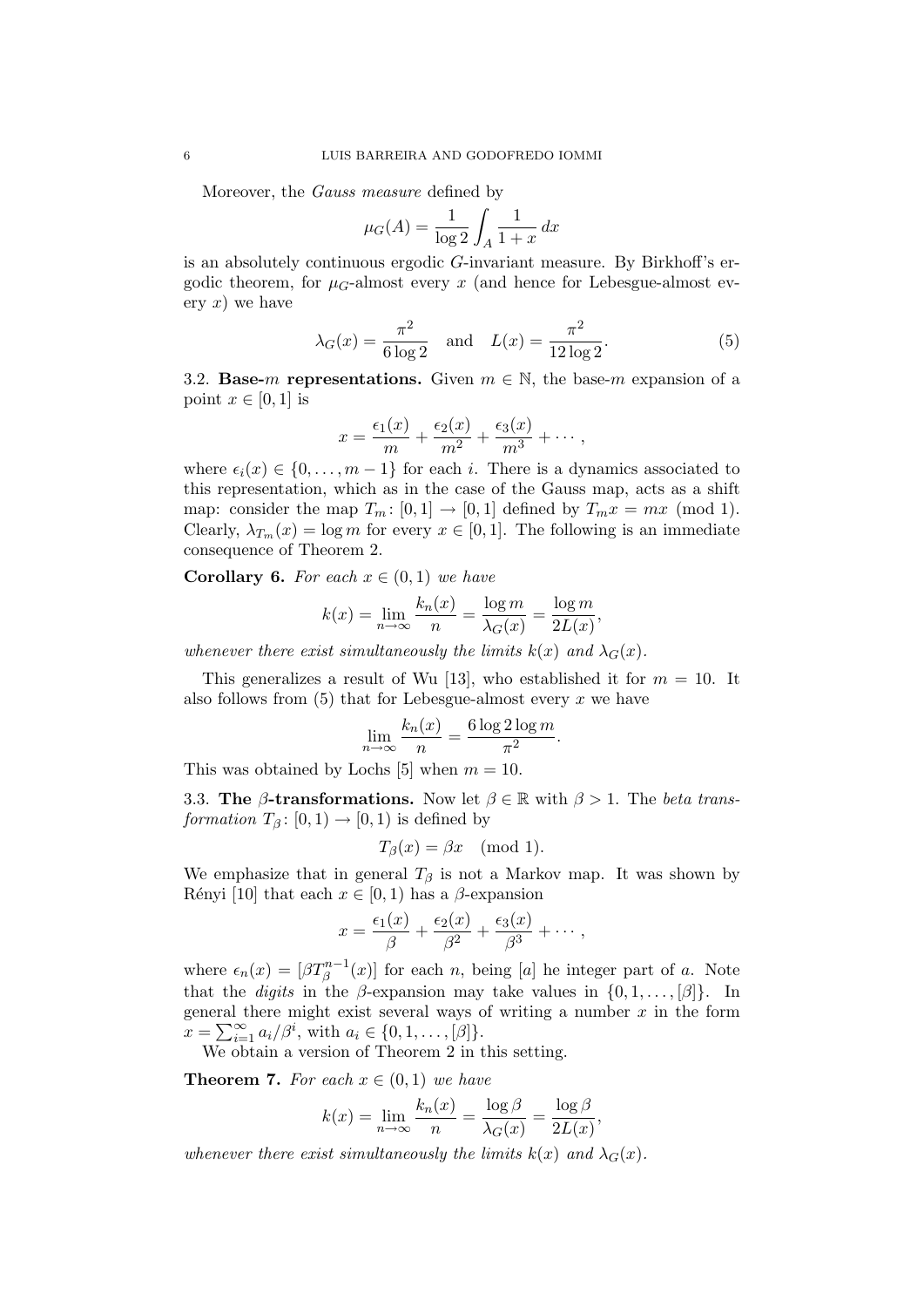*Proof.* Let  $\beta_1 := \beta - [\beta]$  and  $\beta_n := \epsilon_{n-1}(\beta - [\beta])$  for each n. We have

$$
1 = \frac{\beta_1}{\beta} + \frac{\beta_2}{\beta^2} + \cdots
$$

Let  $\xi$  be the partition of  $[0, 1)$  into the intervals

$$
\left[0,\frac{1}{\beta}\right), \ \ \left[\frac{1}{\beta},\frac{2}{\beta}\right), \ \ \left[\frac{2}{\beta},\frac{3}{\beta}\right), \ \ \ldots, \ \ \left[\frac{[\beta]}{\beta},1\right).
$$

The elements of the partition  $\xi_n = \bigvee_{i=0}^{n-1} T_{\beta}^{-i} \xi$  are the sets  $\bigcap_{i=0}^{n-1} T_{\beta}^{-i} A_i$ , where  $A_i \in \xi$  for each i. These are intervals of the form

$$
\left[\frac{i_1}{\beta}+\frac{i_2}{\beta^2}+\frac{i_3}{\beta^3}+\cdots\frac{i_n}{\beta^n},\frac{i_1}{\beta}+\frac{i_2}{\beta^2}+\frac{i_3}{\beta^3}+\cdots\frac{i_n+1}{\beta^n}\right),\right]
$$

where

 $(i_1, i_2 \ldots i_n) < (\beta_1, \beta_2, \ldots \beta_n)$  and  $(i_j, \ldots i_n) < (\beta_1, \beta_2, \ldots \beta_{n-j+1})$ for  $2 \leq i \leq n$ , together with

$$
\left[\frac{\beta_1}{\beta} + \frac{\beta_2}{\beta^2} + \dots \frac{\beta_n}{\beta^n}, 1\right).
$$

The order considered is the lexicographic order (see [7, 11]). The elements of  $\xi_n$  are called *intervals of rank n*, and those which are mapped by  $T_\beta^n$  onto  $[0, 1)$  are called *full intervals of rank n*. We denote by  $I_n(x)$  the interval of rank  $n$  containing  $x$ .

The difficulty in this setting is to control the length of the intervals of the partition. To overcome this we make use of the following lemma of Walters in [11, Lemma  $1(i)$ ].

**Lemma 8.** For each  $N > 0$ , the interval  $[0, 1)$  is covered by the full intervals of rank at least N.

We also need the following statement. We denote by  $\partial \xi$  the set of endpoints of the intervals in  $\bigcup_n \xi_n$ .

**Lemma 9.** For each  $x \in (0,1) \setminus \partial \xi$  there exists a strictly increasing sequence of positive integers  $(n_i)_i$  such that

$$
|I_{n_i}(x)| = \beta^{-n_i}.\tag{6}
$$

*Proof.* Let  $N_1 > 0$  be a positive integer and denote by  $\zeta_1$  the cover of  $[0, 1)$ by the full intervals of rank at least  $N_1$ . Let  $I_{n_1}(x)$  be the element of  $\zeta_1$ containing x with minimum rank  $n_1 \geq N_1$ . We assume that  $I_{n_i}(x)$  is the element of  $\zeta_{N_i}$  containing x with minimum rank. Let  $N_{j+1} > n_j$  and denote by  $\zeta_{N_{j+1}}$  the cover of [0, 1) by the full intervals of rank at least  $N_{j+1}$ . Let  $I_{n_{i+1}}(x)$  be the element of  $\zeta_{N_i+1}$  containing x with minimum rank. With this inductive procedure we obtain a sequence of full intervals  $I_{n_i}(x)$ . Note that  $T_{\beta}^{n_i}$  restricted to  $I_{n_i}(x)$  expands distances by a factor  $\beta^{n_i}$  and that  $T_{\beta}^{n_i}(I_{n_i}(x)) = (0,1)$ . This establishes (6).

We proceed with the proof of Theorem 7. Let  $x \in (0,1)$  be such that  $k(x)$  and  $\lambda_G(x)$  exist and let  $(n_i)_i$  be a sequence of positive integers as in Lemma 8. We have

$$
k(x) = \lim_{i \to \infty} \frac{k_{n_i}(x)}{n_i}.
$$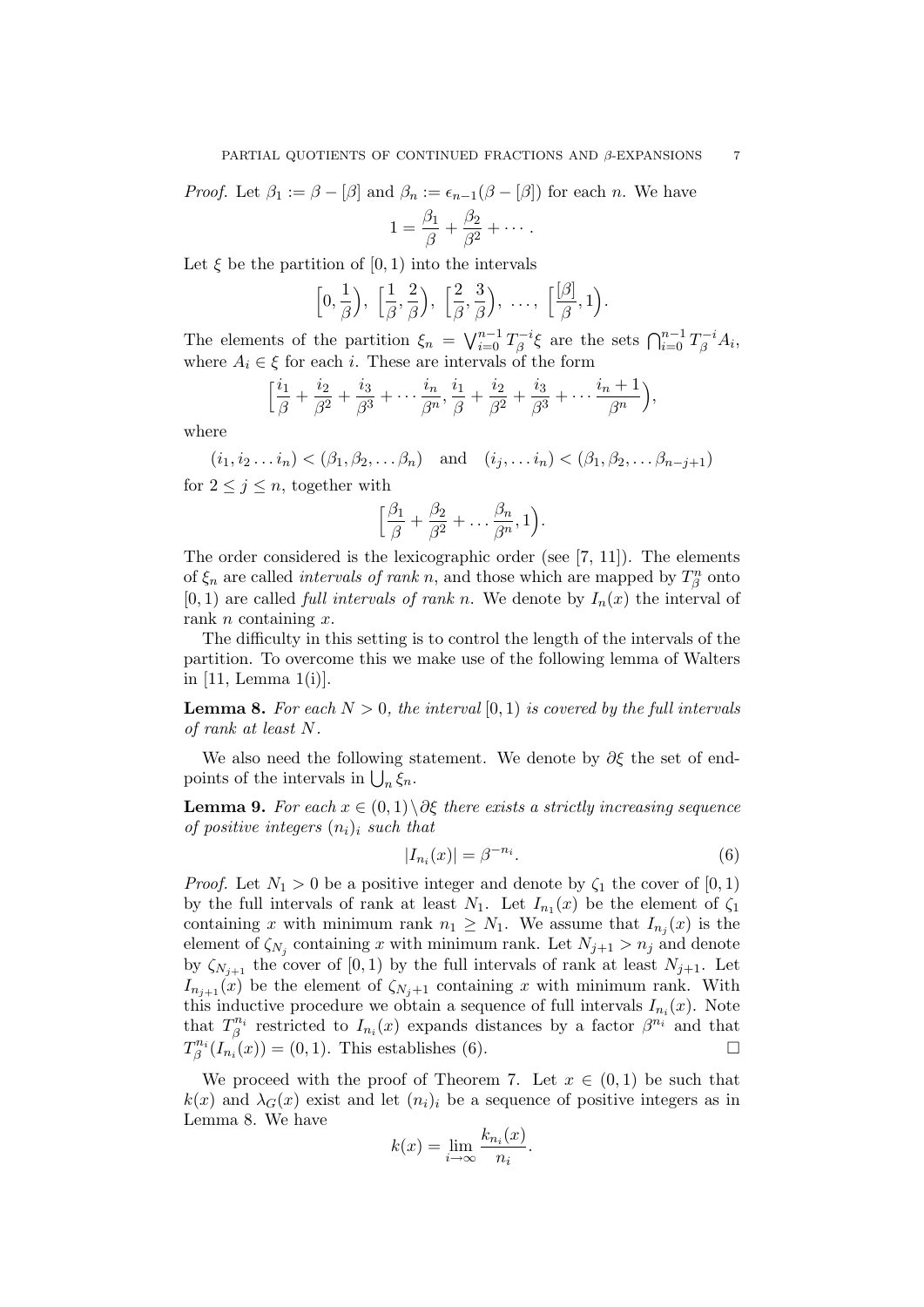By Lemma 9 we have

$$
k_{n_i}(x) = \max \left\{ m : \beta^{-n_i} \le \prod_{j=0}^m |G^j(x)|^{-1} \right\}.
$$

Note that for each  $x \in [0,1]$  has Lyapunov exponent  $\lambda_{T_{\beta}}(x) = \log \beta$ . Therefore, we can apply Lemmas 4 and 5 to obtain

$$
k(x) = \lim_{i \to \infty} \frac{k_{n_i}(x)}{n_i} = \frac{\log \beta}{\lambda_G(x)} = \frac{\log \beta}{2L(x)}.
$$

This completes the proof of the theorem. !

Theorem 7 combined with (5) yields the following.

**Theorem 10.** For Lebesque-almost every  $x \in [0,1]$  we have

$$
k(x) = \lim_{n \to \infty} \frac{k_n(x)}{n} = \frac{6 \log 2 \log \beta}{\pi^2}.
$$
 (7)

### 4. Hausdorff dimension of level sets

We established in the former section that  $k(x)$  is constant Lebesguealmost everywhere. Nevertheless, there exist points  $x \in [0,1]$  for which  $k(x)$  is different from the value in (7). Moreover, there also exist points for which  $k(x)$  is not defined. More precisely, for each  $\alpha \in \mathbb{R}$  set

$$
J(\alpha) = \left\{ x \in [0, 1] : \lim_{n \to \infty} \frac{k_n(x)}{n} = \frac{\log \beta}{\alpha} \right\},\
$$

and

$$
K = \left\{ x \in [0,1] : \liminf_{n \to \infty} \frac{k_n(x)}{n} < \limsup_{n \to \infty} \frac{k_n(x)}{n} \right\}.
$$

We obtain the decomposition

$$
[0,1]=K\cup\bigcup_{\alpha}J(\alpha).
$$

Applying the theory of multifractal analysis (see  $[8, 9, 4]$ ) we compute the Hausdorff dimension of these sets.

The main tool in the theory of multifractal analysis is the thermodynamic formalism. Let  $\mathcal{M}_G$  be the set of all G-invariant probability measures. The topological pressure of the function  $-t \log |G'|$  (for  $t \in \mathbb{R}$ ) is defined by

$$
P_G(-t \log |G'|) = P(t) := \sup \bigg\{ h_{\mu}(G) - t \int_{[0,1]} \log |G'| d\mu : \mu \in \mathcal{M}_G \bigg\},
$$

where  $h_\mu(G)$  is the Kolmogorov–Sinai entropy of the Gauss map with respect to the measure  $\mu$  (see for example [12, Chapter 4] for the definition). The map  $t \mapsto P(t)$  is infinite for  $t < 1/2$ , and finite, decreasing, real analytic. and strictly convex for  $t > 1/2$  (see [6]). Moreover, for each  $t > 1/2$  there exists a unique probability measure  $\mu_t \in \mathcal{M}_G$  such that

$$
P(t) = h_{\mu_t}(G) - t \int_{[0,1]} \log |G'| d\mu_t.
$$

The measure  $\mu_t$  is called *equilibrium measure* for  $-t \log |G'|$ .

Pollicott and Weiss [9] initiated the study of the multifractal analysis of the Lyapunov exponents of the Gauss map, which was later completed by

$$
\Box
$$